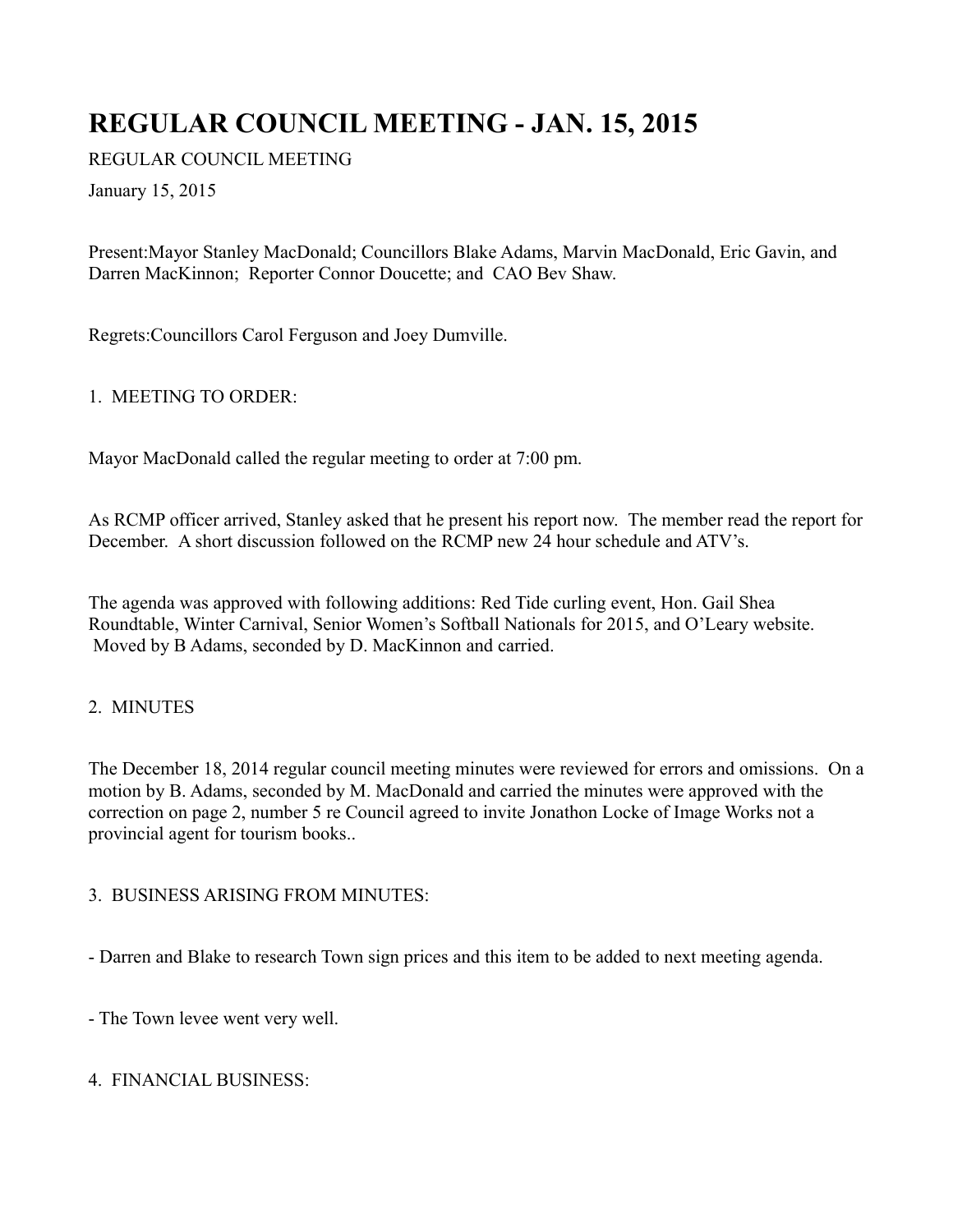December 2014 revenue: general \$109,507.27; sewer \$2,663.20. December 2014 expenses: general \$47,316.61; sewer \$2,458.32; Bank balances at the end of December - general \$97,997.58; sewer \$30,723.45. Copies of budget update to December 31/14 circulated to Council. It was moved by D. MacKinnon, seconded by E. Gavin and carried that financial report for December, 2014 be approved.

## 5. NEW BUSINESS

#### 1. Chairperson's report

Stanley's written report circulated to Council. Interviews were held with the Graphic and Journal, Stanley met with Hon. Henderson and Police Services Manager for PEI. Stanley plans to attend the Hon. Gail Shea roundtable tomorrow and on Monday, a doctor will be visiting O'Leary and attending a meet and greet at the Complex.

#### 2. Administrator's report

Written report circulated to Council.

### 3. Reports from Departments

Development & Tourism - Blake didn't have anything new to report but has a matter for in camera.

Fire Department - Chief Perry's report circulated to Council and Marvin reported attending the department's annual meeting. Thank you note was received from Donnie and Valerie Ellis re gifts from council. All are very impressed with the gator purchased by the firemen's club.

Streets, Sidewalks, Sanitation - Eric reported that no complaints have been received regarding snow removal and the new sander works well.

Recreation - Written report from Jeff circulated to Council. Jeff advised that he was contacted by Softball Canada regarding hosting Senior Women's Softball Nationals in 2015 which involves 8 - 10 teams, using just O'Leary fields and local accommodations. Moved by D. MacKinnon, seconded by M. MacDonald and carried that Town provide the \$6000 bid fee and have Jeff proceed with the proposal to host. Joey and Jeff have discussed Winter Carnival activities and suggested that ice and a sliding hill be put in at the Ellis Field to have a couple of evenings of skating, sliding, entertainment and refreshments. Council agreed this was a great plan and approved overtime hours for Dale to help. To also check with Fire Department for help in ice flooding.

4. Tax Incentive Policy - Council agreed that our current policy is strong and that no changes will be made at this time.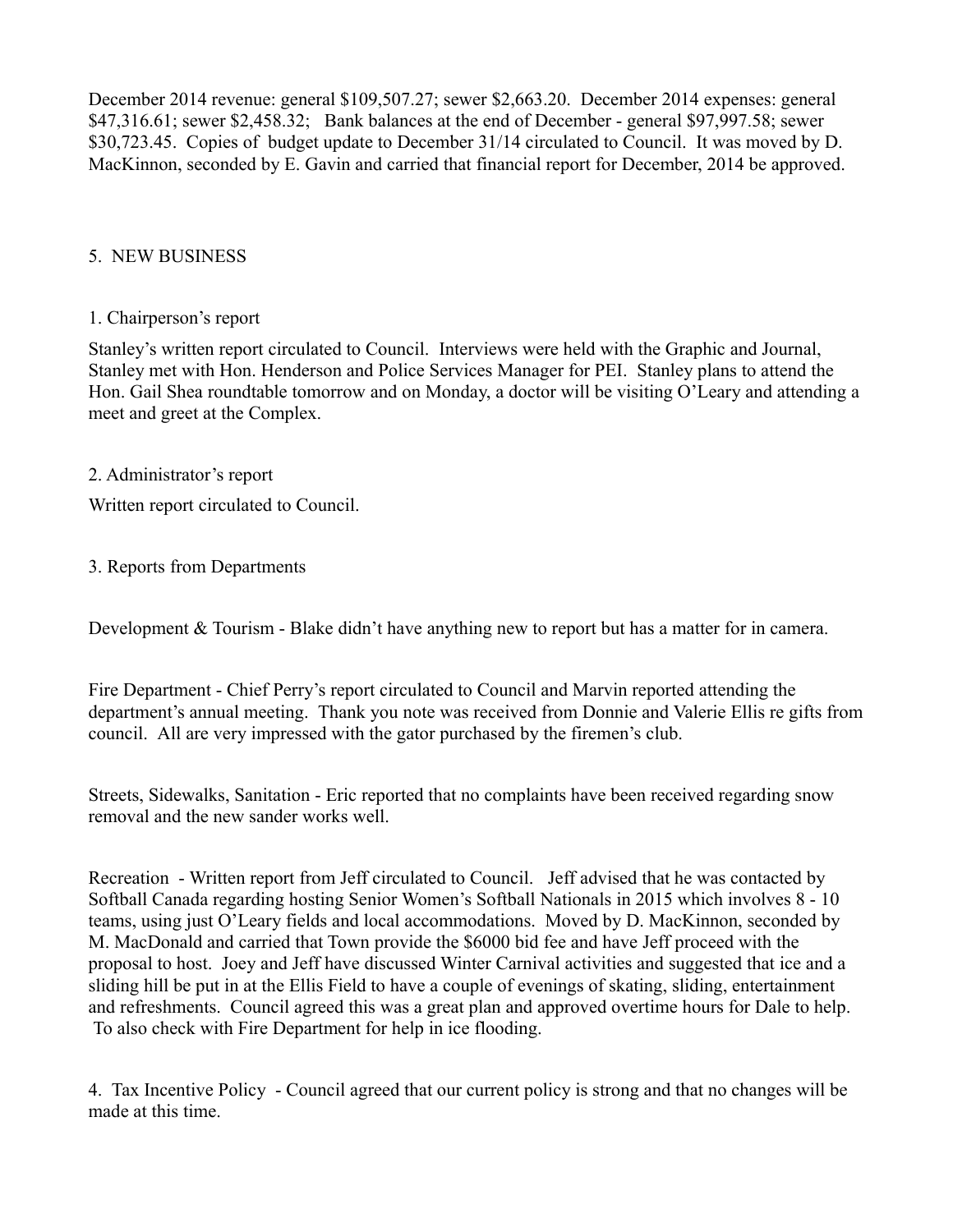5. Town advertising - Council reviewed the information provided by Jonathon from Image Works earlier in the evening. General consensus was the advertising would be beneficial to our Town and leaned towards purchasing a two page spread with options of reselling to local businesses. Darren to present this at the next business association meeting on January 20th and to bring findings back to Council in February.

6. Other Business and Correspondence

Moved by B. Adams, seconded by E. Gavin and carried that Council sponsor a team in the Red Tide curling event on February 1st.

Stanley is attending the Hon. Gail Shea Roundtable tomorrow, 10 - 11:30 am in Tignish if anyone else would like to attend.

Council agreed that the Town website needs a facelift. Blake to look for design companies and present at next meeting.

It was mentioned that trees need to be trimmed surrounding and leading up to Town sign on Route 2.

## 6. COMMITTEE OF THE WHOLE

Moved by B. Adams, seconded by M. MacDonald and carried that Council adjourn to committee of the whole (closed door session) at 8:25 pm.

Moved by D. MacKinnon, seconded by B. Adams and carried that regular meeting resume at 9:40 pm.

Business from committee of the whole session:

Moved by B. Adams that an offer to purchase Pate property and lots beside Home Hardware be made to Warren Ellis for \$150,000. Blake withdrew the motion and agreed to wait until a full Council can meet and discuss this motion. A special meeting to be arranged possibly during the last week of January.

Moved by D. MacKinnon, seconded by E. Gavin and carried that a donation of \$2500 be made to Community Inclusions.

Moved by B. Adams, seconded by D. MacKinnon and carried that a donation of \$5000 be made to